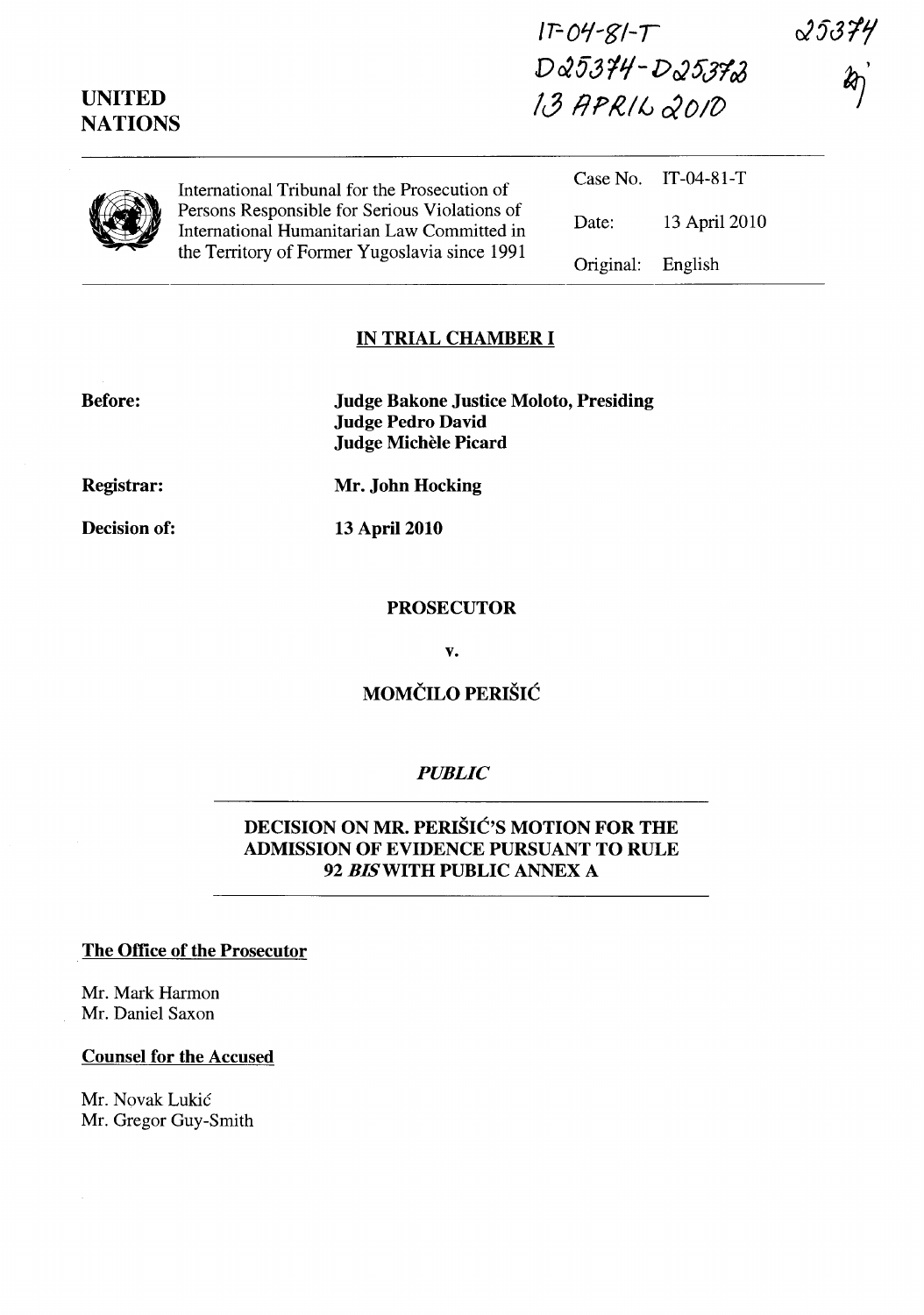**TRIAL CHAMBER I** ("Trial Chamber") of the International Tribunal for the Prosecution of Persons Responsible for Serious Violations of International Humanitarian Law Committed in the Territory of the former Yugoslavia since 1991;

**BEING SEISED** of "Mr. Perišić's Motion for the Admission of Evidence Pursuant to Rule 92bis with Public Annex" publicly filed on 22 March 2010 ("Motion"), in which the Defence seeks the admission into evidence, pursuant to Rule *92bis* of the Rules of Procedure and Evidence ("Rules"), of the written statement of Zoran Zivkovic ("Proposed Statement");

**NOTING** the "Prosecution's Response to Mr. Perišić's Motion for the Admission of Evidence Pursuant to Rule *92bis* with Public Annex" ("Response"), filed publicly on 6 April 2010, in which the Prosecution does not oppose the Motion and notifies the Chamber that it does not seek to crossexamine Mr. Živković;<sup>1</sup>

**NOTING** the requirements for admission of a statement under Rule 92 *bis* as set out in a previous decision by this Trial Chamber; $<sup>2</sup>$ </sup>

**CONSIDERING** that the Proposed Statement refers to events that took place outside the temporal scope of the Indictment, and does not go to proof of the acts and conduct of the Accused as charged in the Indictment;

**CONSIDERING** that the Proposed Statement is relevant and of probative value, as it furnishes evidence as to the character of the Accused;

**CONSIDERING** that the Proposed Statement is duly certified and fulfils the requirements of Rule *92 bis(B)* of the Rules;

**CONSIDERING** that admission of the Proposed Statement will contribute to the efficiency and expedition of the proceedings;

# **FOR THE FOREGOING REASONS**

**PURSUANT TO** Rules 89 and 92 *bis* of the Rules,

#### **THE CHAMBER HEREBY:**

**GRANTS** the Motion and **ADMITS** into evidence the Proposed Statement of Zoran Živković;

<sup>1</sup>Response, paras 1-2.

<sup>&</sup>lt;sup>2</sup> Decision on Prosecution Motion for Admission of Evidence, 2 October 2008, para 10.